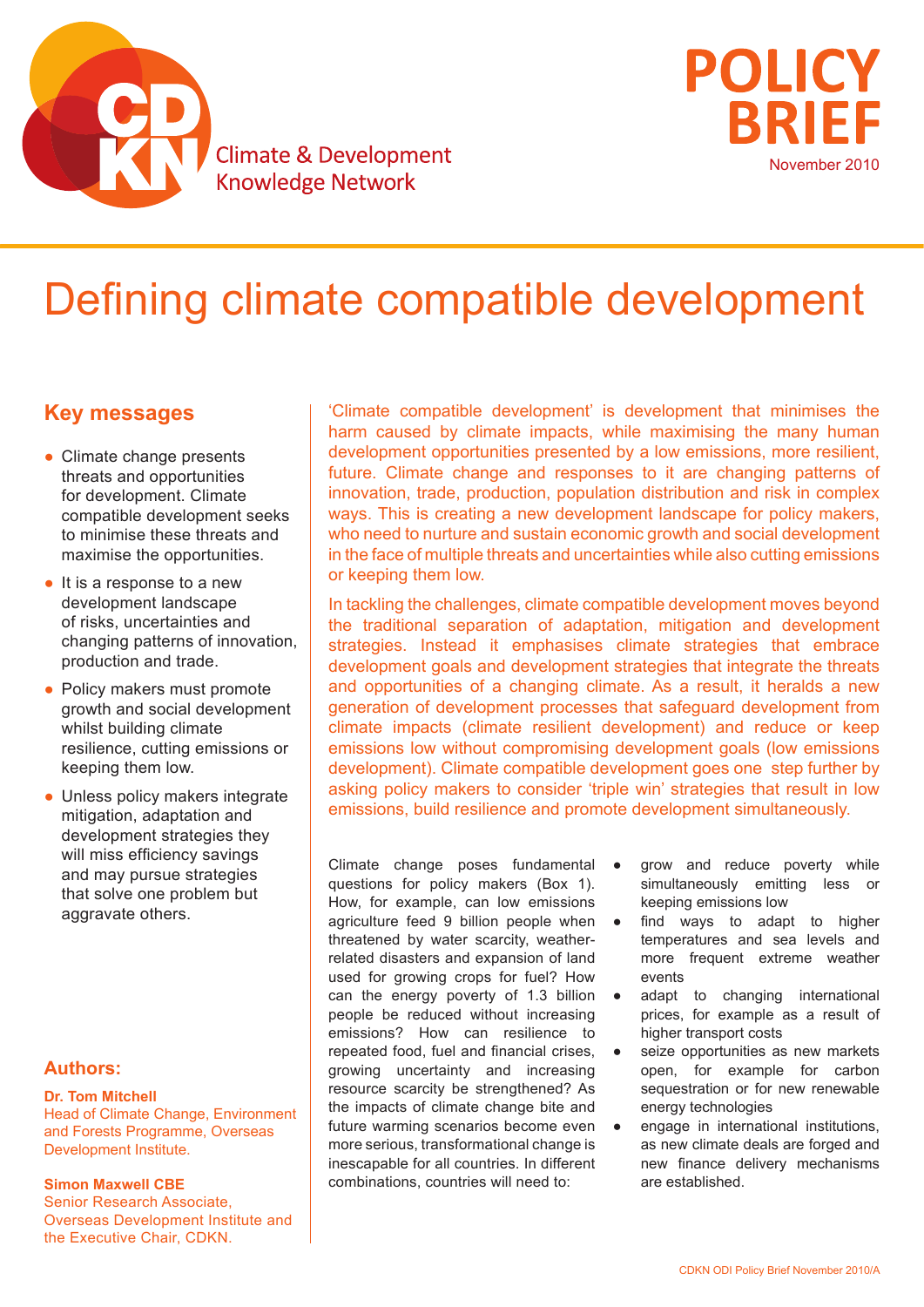"Climate compatible development is more than a technocratic issue – it is about transforming development pathways to face the climate problem head on."

### **Box 1: Climate threats**

Limiting global warming to below 2°C will now be extremely difficult. This target is the maximum possible increase before climate impacts become catastrophic and is included in the 2009 Copenhagen Accord. Country pledges to reduce greenhouse gas emissions to date suggest temperature increases of between 2.9°C – 4.4°C by 2100 (Climate Action Tracker 2010). Achieving 2°C would mean reducing global emissions by 4% per year if starting immediately and by far more if action is delayed.

While rich countries are responsible for reducing the majority of emissions, even the poorest countries should consider lowering the carbon intensity of their economies given what is at stake and the development opportunities available if they do so. Even so, the lag times in the global climate system mean that no emissions reductions, no matter how significant, will prevent climate change in the next few decades (IPCC 2007).

Current and near-term impacts of climate change include increases in sea levels, heatwaves and rainfall intensity and reductions in water availability and rain-fed agricultural yields. Country strategies to develop and keep emissions low will need to increase capacity to adapt to these impacts.

Achieving climate compatible development that addresses all these challenges is hard. This is because of a number of factors, including: the difficulties in predicting the scale and timing of change or the potential winners and losers of each decision across regions, sectors, social groupings and generations; the inability to establish a carbon price and the fluctuations in prices; and the need for strategies that span decades rather than a single political cycle.

### **A new development landscape**

Climate compatible development signifies a new development story – a story characterised by changing patterns of innovation, production and trade tied to climate responses and to financial, disaster, conflict and climate risks and uncertainties at an unprecedented level. Climate finance, for example, is a fundamental part of this new story, and signals a new global relationship, shaped by 'polluter-pays' rather than charity. It means: governance structures to allocate money weighted toward developing countries; resistance to the use of traditional aid rules and conditions; new lines of accountability to the United Nations Framework Convention on Climate Change (UNFCCC), rather than to traditional 'aid givers'; and demands from developing countries for direct access to finance, without the need to work through intermediaries.

It is a major test for policy makers globally, who must navigate these changes while nurturing and sustaining low emissions resilient growth and social development. There is a need for strategies that build long-term national consensus around agreed targets, and policies that are sensitive to risk and uncertainty, consistent with international agreements and politically accountable (Hedger and Sharma 2010; Kaur 2010). While these are beginning to be expressed in climate-specific documents like National Adaptation Programmes of Action (NAPAs) or Nationally Appropriate Mitigation Actions (NAMAs), their full integration into national

plans and budgetary frameworks and potential coordination mechanisms is crucial, as climate compatible development needs to touch on all sectors and will include regulatory, as well as fiscal, measures.

In recognising the threats and opportunities posed by climate change, climate compatible development means fusing together strategies that have, to date, tended to work in isolation (Figure 1) and assessing how to advance and potentially combine such strategies is at its very core. The following sections elaborate these individual strategies and potential overlaps.

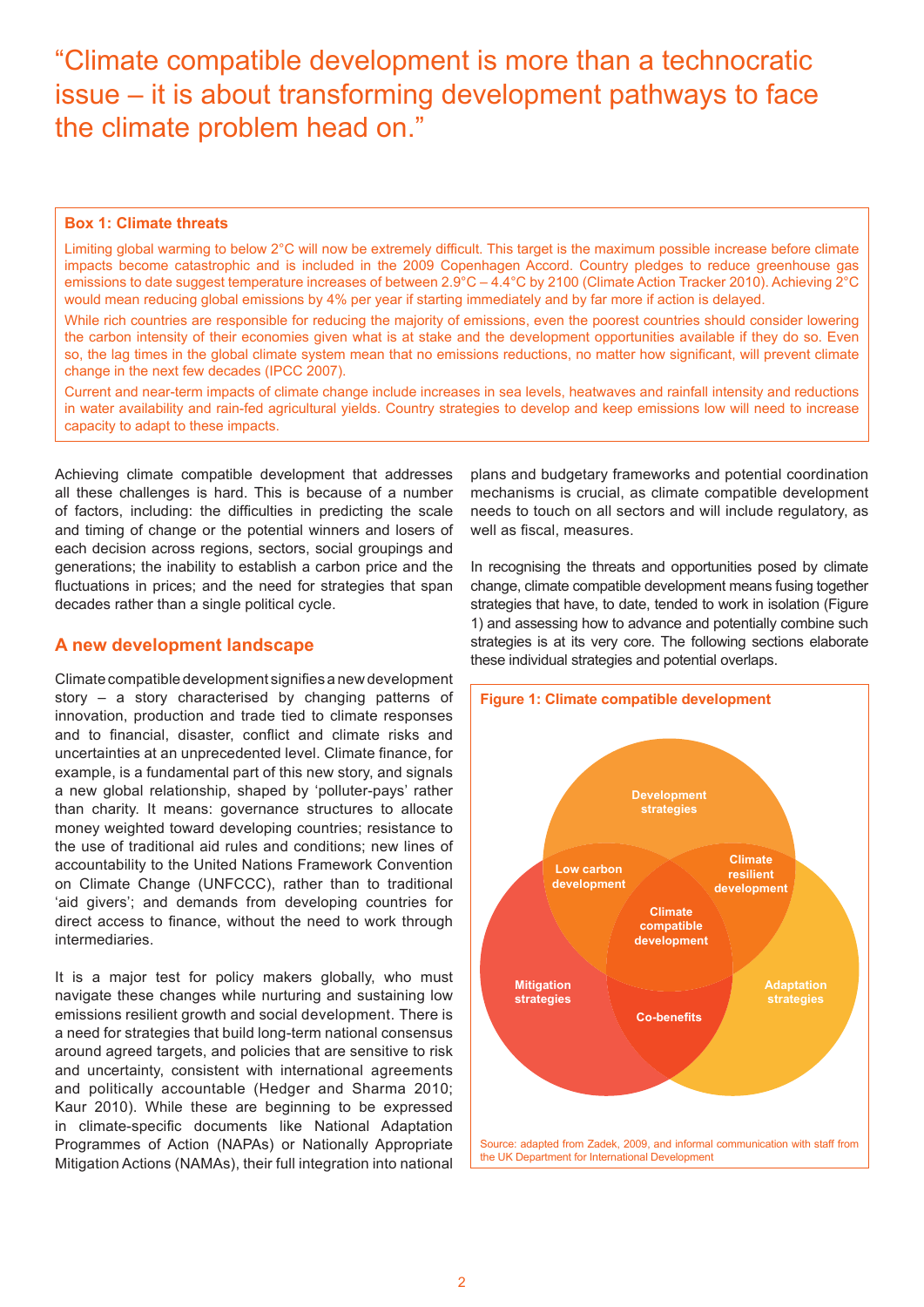

# **Mitigation Strategies**

Mitigating the emissions of greenhouse gases (GHGs) means using less energy, generating more energy from low-emissions sources, protecting carbon stores such as forests, encouraging the development of low emissions technologies and providing incentives to discourage high-emissions investments. Mitigation strategies span nearly all sectors, especially energy, industry, agriculture, forestry and transport. This creates choices for policy makers about the share of emissions between sectors and the options for investing in economic growth.

The reduction of GHG emissions is less of a priority in low income countries that have contributed least to climate change. Though when taking land use change and forestry into account, emissions of countries like Indonesia, Malaysia, Myanmar and the Democratic Republic of the Congo become much more significant (see Fig 2) and why REDD+ (see Box 2) has become such an important part of international climate change policy.

International mitigation policies, however, create both threats and opportunities for developing countries (Peskett 2010). Emissions reduction and protection of carbon stores are relatively cheap in poor countries, and international markets and public and private investments are offering incentives for low emissions transitions or keeping emissions low (Box 2). Poor countries, however, need to ensure that incentives also generate development and poverty reduction benefits. That is the basis of low emissions development (see Figure 1.), where development and mitigation strategies overlap. There is, however, limited systematic evidence of the poverty reduction or wider development benefits of switching from high emissions to development strategies that lower emissions or keep them low.

There are knowledge gaps on how to make mitigation strategies resilient to a changing climate, a prerequisite for achieving the 'co-benefits' highlighted in Figure 1. For example, are hydro projects sustainable with less rainfall? Should nuclear power installations be built at sea level? Do measures to reduce emissions while intensifying production in the agriculture sector lock families into more risky, less diverse livelihoods?

# **Adaptation strategies**

Adaptation strategies enhance and implement measures to reduce, moderate and take advantage of climate impacts at all scales. Such strategies may aim to: create high levels of economic and livelihood diversity; promote skills, learning and innovation; reduce dependence on ecosystem services; reduce inequality; and ensure decision-making processes at multiple levels are well-connected and involve participation from all stakeholder groups.

Some practical examples include investing in disaster risk reduction, creating measures to protect food security when droughts increase food prices or developing additional water storage capacity to deal with changing rainfall patterns.

#### **Box 2: Pro-poor low emissions development in Guyana**

Guyana's 2009 Low Carbon Development Strategy centres on payments for preserving its rainforest through the Reducing Emissions through Deforestation and Forest Degradation (REDD+) mechanism. The payments will be used to invest in clean energy (particularly hydropower), flood-related adaptation, and developing village economies, including the strengthening of health care and education.

By 2020, Guyana expects to develop its low carbon economic infrastructure, increase employment in low carbon economic sectors and secure new poverty-reduction opportunities for forest dependent and other indigenous communities.

This may be the most progressive low carbon development strategy prepared by a low income country, and has benefitted from strong domestic leadership, a key bilateral financing relationship with Norway and the support of the World Bank's Carbon Partnership Facility.

Source: Ellis *et al.* (2009) *Policies for Low Carbon Growth*, ODI Discussion Paper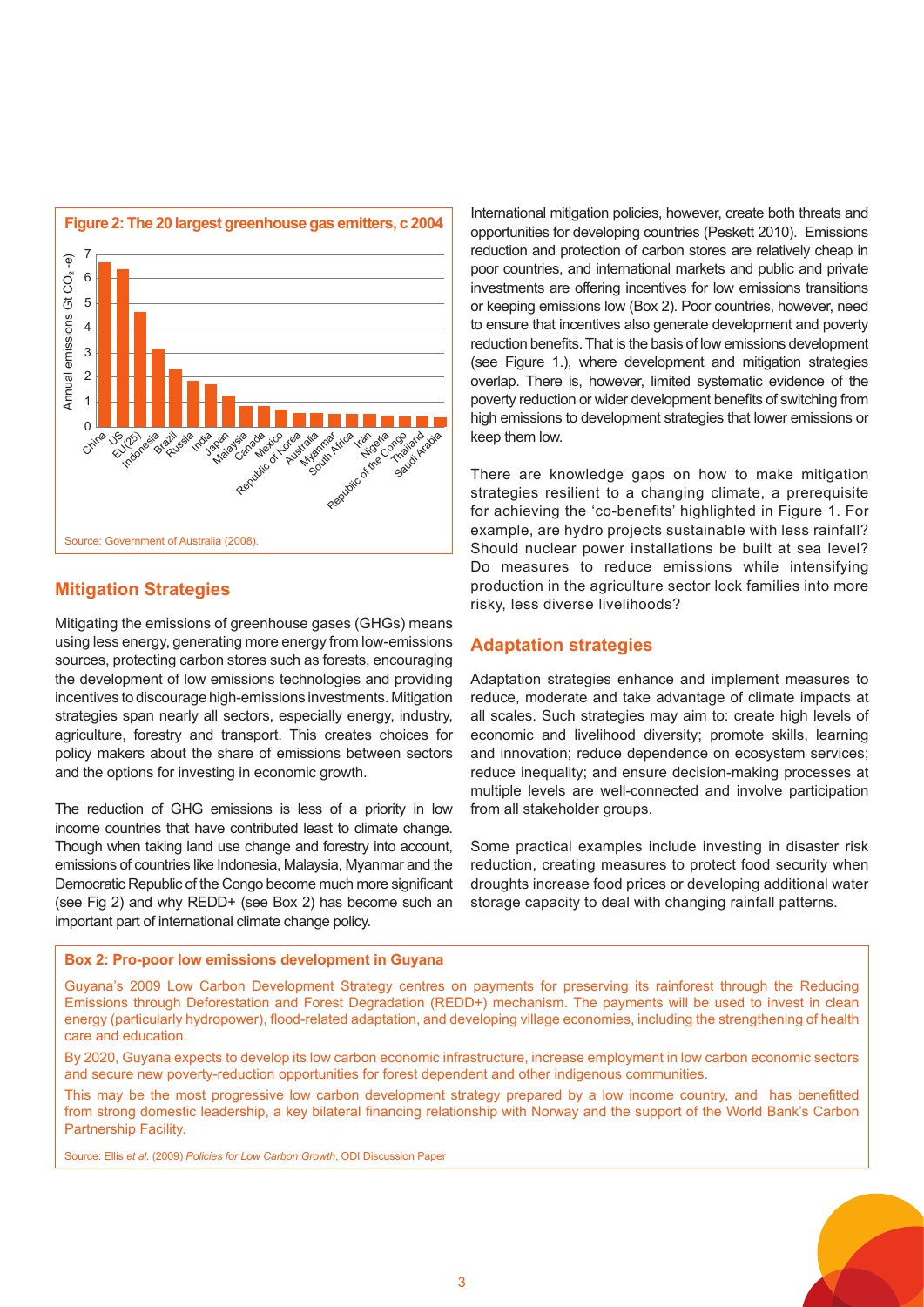### **Box 3: Building climate resilience in Bolivia**

Bolivia attributes its lack of climate resilience to insufficient scientific capacity for monitoring climate change, lack of focus on risk management, no comprehensive diagnosis of diverse vulnerabilities, across regions, social and poverty groups and no national climate resilience building strategy or action plan for investment policy.

Bolivia is, however, one of the focus countries for the World Bank managed 'Pilot Programme on Climate Resilience (PPCR)'. This year, support from the PPCR will help Bolivia to strengthen information and decision support systems, develop a cross-agency national climate change council, mainstream risk management within a new Plan of Economic and Social Development, and formulate sectoral and territorial investment plans to strengthen institutional capacity and learning mechanisms.

Source: 'Fourteen developing countries advance on transformational climate action'. http://www.climateinvestmentfunds.org/cif/Pilot\_Programs

Adaptation overlaps naturally with development because climate-sensitive vulnerability and poverty reduction strategies are crucial for adaptation. The overlap is known as climate resilient development, defined as development that has the capacity to absorb and quickly bounce back from climate shocks and stresses (Figure 1). Resilience in this context describes the amount of change a system can undergo, the degree to which it can re-organise and the extent to which it can build capacity to learn and adapt.<sup>1</sup>

It is a departure from traditional development, as climate resilient development places emphasis on complexity and uncertainty, and on how society can learn and self-organise to create beneficial and sustainable transformations (Box 3).

There could be a four-stage process to secure climate resilient development. First, policy makers would assess climate risks and uncertainties. Second, they would develop and evaluate measures to address those risks and uncertainties. Third, they would prioritise the most effective measures and, finally, integrate them into development strategies.

Climate resilient development strategies may mean investing in infrastructure, such as dams and sea defences. It is important to consider the relative emissions and potential environmental impacts of different options and prioritise those that do not increase GHG emissions or harm the environment. Again, this is important for protecting possible co-benefits of linking adaptation and mitigation strategies (see Figure 1).

# **Development Strategies**

Development strategies need to align to the challenges posed by a changing climate. In economic terms, climate change, and its response measures, are changing the relative prices of both inputs and outputs, and the physical relationships between the two. So production possibilities and prices are changing for businesses and countries, and this determines the optimal balance of resource use and the optimal mix of outputs. It is creating new winners and losers, within and between countries.

Climate-related economic development challenges and opportunities mean that:

- All exporters are affected by the rising cost of transport or the changing relative prices of transport types. So export-oriented growth strategies may not be as attractive or may require changing. Island economies that are dependent on tourism, for example, may be affected negatively by rising air transport prices. The same is true for export-led agricultural strategies, like flowers or horticulture, which also face uncertainty over temperature changes and the volume and distribution of rainfall.
- Some developing country producers may benefit from exploiting demand for biofuels or the opportunities presented by carbon market incentives to conserve forests. Conversely, countries with a traditional economic reliance on exporting high carbon fuel sources, such as oil and coal, may be disrupted by a shift in demand to cleaner fuels.
- Mitigation and adaptation technologies are developing rapidly, creating opportunities for innovators to make profits, disadvantages for late adopters, and the potential for technological leap-frogging. Technological innovation can also create new resource opportunities. Demand for a new generation of batteries, for example, is good news for Bolivia's lithium industry.

These direct and indirect economic impacts of climate change on development mean that policy makers need to consider the appropriateness of different economic growth strategies and, in many cases, consider how to incentivise and regulate low emissions transitions, technological innovation and skills development. Development strategies, irrespective of whether they overlap with mitigation or adaptation strategies or not, need to recognise the threats and opportunities presented by the new climate-related development landscape.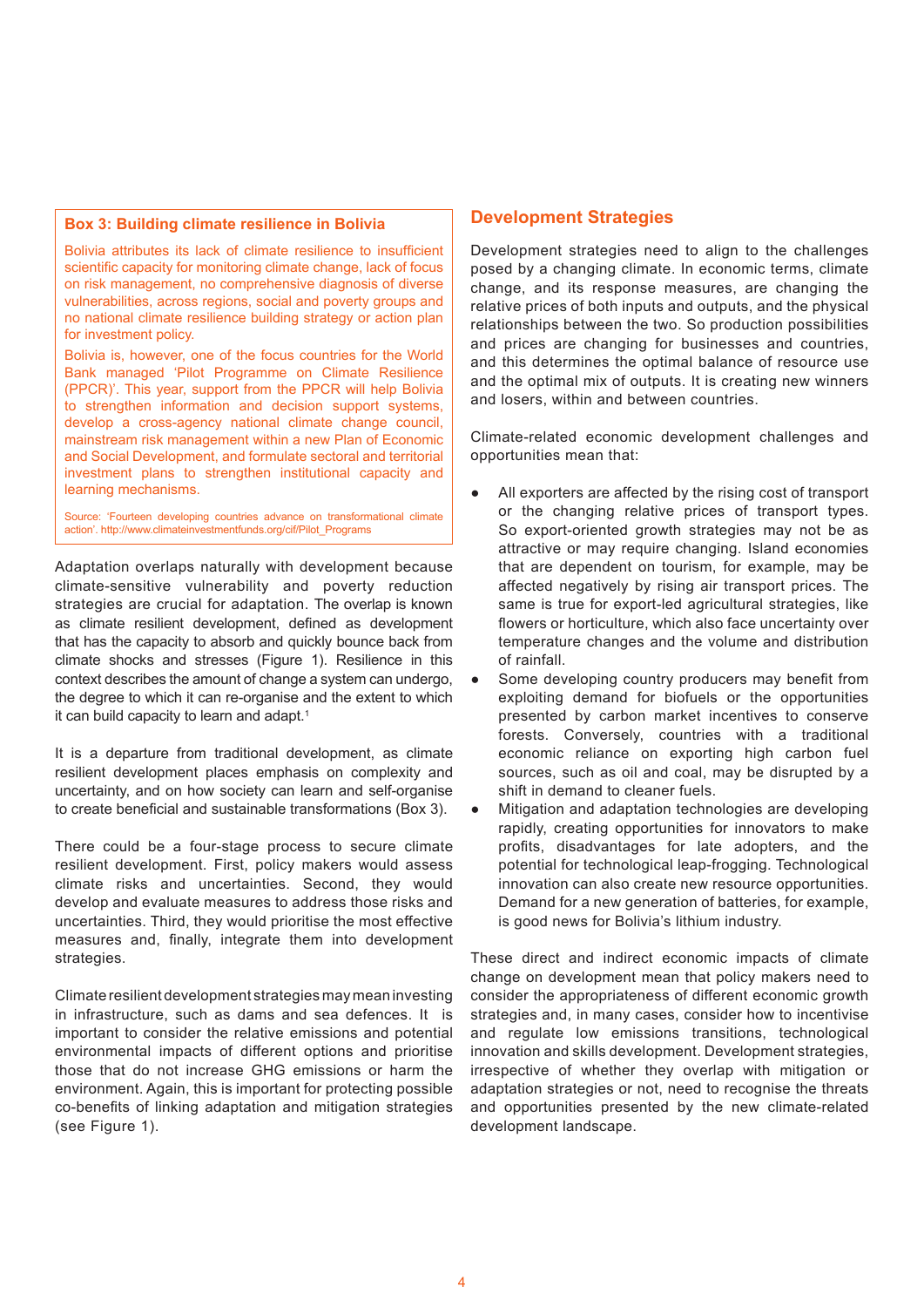# **Climate compatible development strategies**

Climate compatible development strategies seek to lower emissions or keep emissions low, promote development and build resilience simultaneously. In some cases, climate compatible development strategies may be pursued through individual projects or programmes or alternatively may involve policy makers balancing priorities across sectors or regions to achieve the same aim. So, while agricultural development builds resilience but leads to net increases in emissions, this is offset by greater sustainable emissions reduction in the energy sector. Individual climate compatible development programmes may include distributed renewable energy that benefits health by reducing reliance on charcoal burning and provides opportunities for livelihood diversification. Additionally, cash-for-work social protection programmes (such as the National Rural Employment Guarantee Scheme in India) can encourage work on local adaptation and mitigation projects. At a wider scale, insulating housing and commercial properties can reduce emissions, generate green jobs and build resilience to heat extremes.

In assessing 'triple win' climate compatible development options, policy makers will want to know the relative costbenefits of different strategies and whether there will be efficiency savings if they are combined. This assessment process needs to also take into account the potential tradeoffs between policy responses to climate change, such as building renewable energy infrastructure at sea level or on pastoralist grazing lands or allowing increased use of air conditioning to adapt to rising temperatures if electricity generation is from coal-fired power stations.

Identifying these tradeoffs and navigating the new development landscape presents a new challenge for policy makers, practitioners and for public debate on achieving development goals. The challenges are clearly complex and technical, but climate compatible development is more than a technocratic issue  $-$  it is about transforming development pathways to face the climate problem head on. Given the seriousness of the threats and the richness of the opportunities, there is no time to lose.

# **Recommendations**

To achieve climate compatible development, policy makers need to:

- Develop national and sub-national governance systems, including legislative, institutional architecture, regulatory and accountability measures, that can take advantage of combining efforts to lower emissions or keep emissions low, build resilience, grow and develop.
- Integrate measures to build resilience and reduce risk into development and low emissions growth strategies at all scales.
- Ensure that transitions to resilient low emissions growth have significant benefits for poor people.
- Acknowledge and plan for the threats and opportunities associated with a new international, climate-related development landscape.

# **References and endnotes**

#### **References**

Climate Action Tracker (2010) Climate Action Tracker Update, Ecofys, Climate Analytics and PIK. Accessible online:

#### http://www.climateactiontracker.org

- Ellis, K., Baker, B, and Lemma, A. (2009) Policies for Low Carbon Growth. ODI Research Report, ODI, 81pp.
- Hedger and Sharma (2010) 'Moving forward on climate change planning: Lessons from Orissa'. CDKN Policy Brief.
- IPCC (2007) Working Group II Fourth Assessment Report Summary for Policy Makers.
- Kaur (2010) 'Planning climate compatible development: Lessons from experience'. CDKN Policy Brief
- Peskett (2010) 'Is REDD+ an opportunity to support climate compatible development?'. CDKN Policy Brief, forthcoming.
- Government of Australia (2008) 'The Garnaut Climate Change Review' based on UNFCCC (2007) 2004 data for US, EU (25), Russia, Japan and Canada; Department of Climate Change (2008) 2004 data for Australia (using UNFCCC accounting); and World Resources Institute (2008) for other countries (2000 data except for CO2 emissions from fossil fuels, which are for 2004). The report is available online at http://www.garnautreview.org.au/chp3.htm.

Zadek, S. (2009) 'Catalyzing Low Carbon Growth and Development'. Presentation available from Project Catalyst and AccountAbility online at: http://www.accountability21.net/uploadedFiles/AccountAbility\_Climate\_ Competitiveness\_Brasil\_300909.pdf [Accessed November 10, 2010].

#### **Endnotes**

Living with Environmental Change programme 'resilient development in social science ecological systems'. Available online: http:// www.lwec.org.uk/activities/resilient-development-social-scienceecological-systems, accessed 27th October 2010.